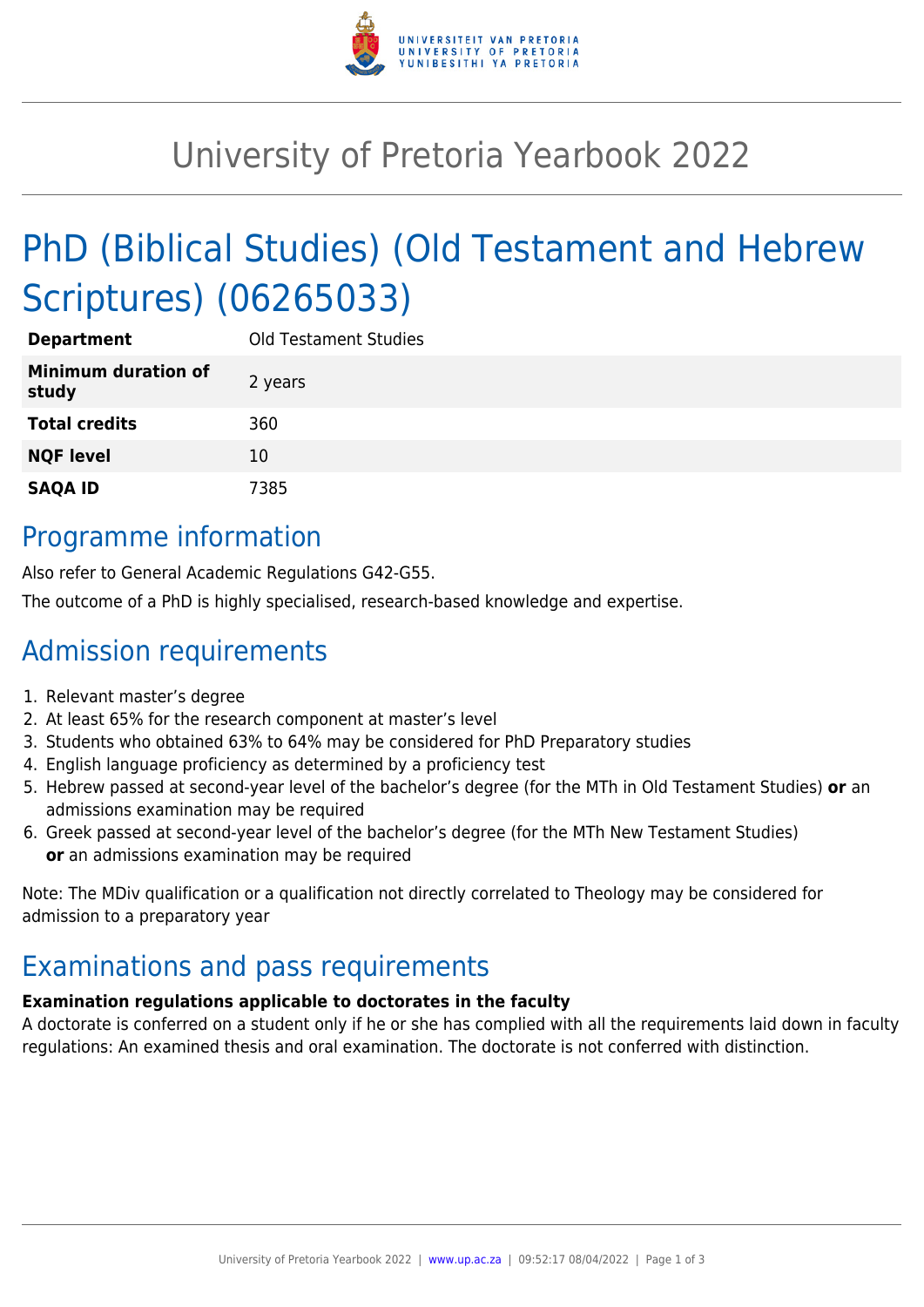

## Curriculum: Year 1

**Minimum credits: 360**

### **Core modules**

[Thesis: Old Testament and Hebrew Scripture 980](https://www.up.ac.za/faculty-of-education/yearbooks/2022/modules/view/OTL 980) (OTL 980) - Credits: 360.00